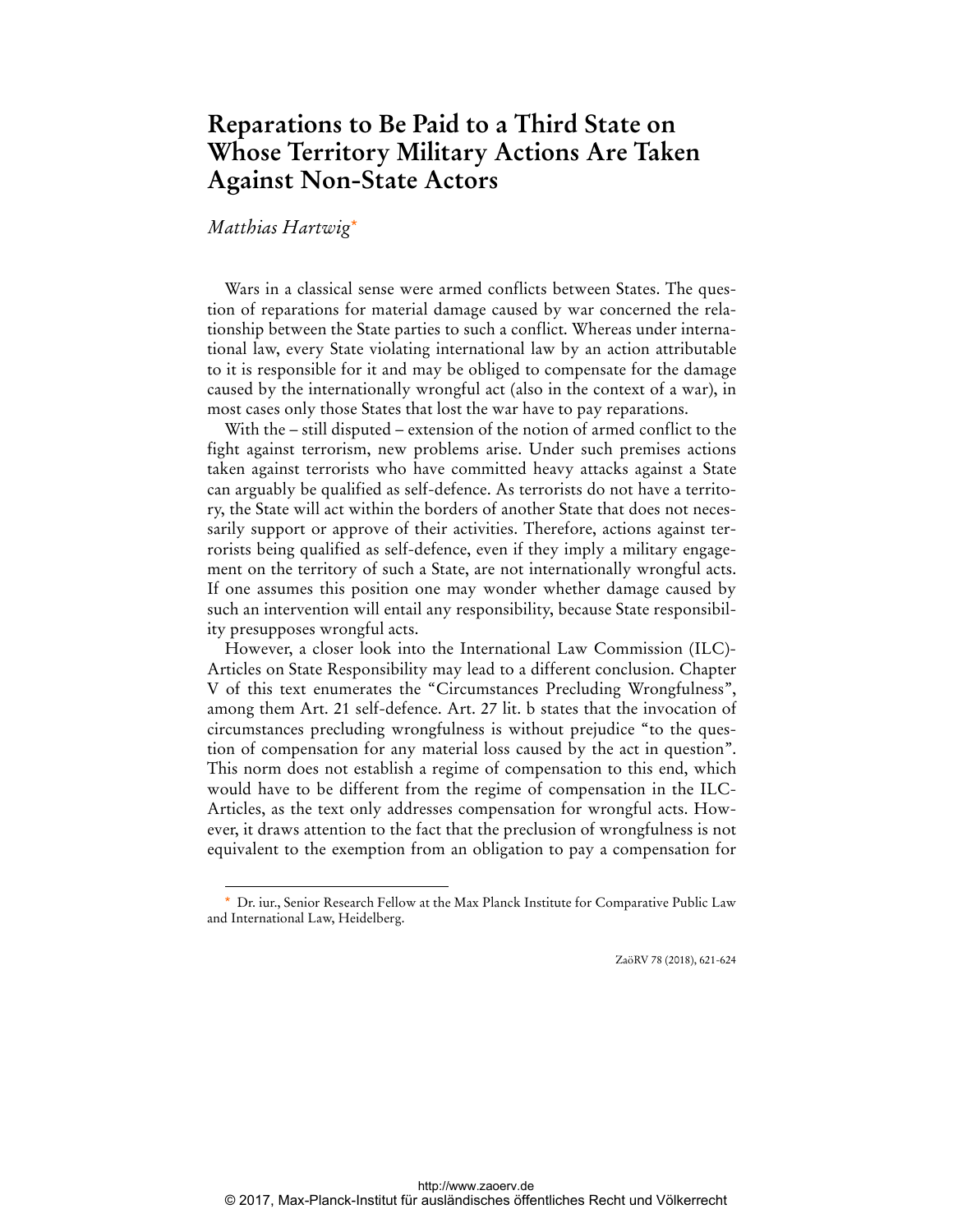damages caused without wrongfulness (so-called "strict liability"). In this respect, Art. 27 of the Articles refers to compensation regimes established in other areas of international law.

The potential obligation to pay damages can not be owed to the international legal person that is conducting an armed attack (as far as the selfdefence exercised against it respects the rules of international law such as the principle of proportionality and humanitarian law). Otherwise the wrongdoer (the attacker) would receive compensation, whereas the ILC-Articles expressly assign the obligation to pay compensation to the State that violated the international law. And this is, of course, the State (or *mutatis mutandis* the non-State actor) that conducts the armed attack and not the State that exercises legitimate self-defence.

More difficult to answer is the question whether third States, i.e. States that are not involved in an attack, may be entitled to compensation if the act of self-defence causes damages to them. This question has to be answered when the newly emerging concept of self-defence against non-State actors is invoked by a State. As there is very little and only very recent practice to this end, one has to look for analogies. Some ideas could be derived from the well-established law of neutrality. The International Court of Justice underlined that the law of neutrality applies in all types of war; neutrality has to be respected.<sup>1</sup> As far as a State violates the neutrality of another State it has to pay damages. Here, a breach of international law entails the obligation to pay compensation. This is a situation perfectly governed by customary international law as "codified" by the Articles on State Responsibility. On the other hand, the neutral State is obliged to defend its neutrality. If it does not live up to this obligation it loses its neutrality, and a belligerent may take military actions against it.

There may be situations when a State uses the territory or airspace of a neutral State against the will and the resistance of the latter for an armed attack against another State. The neutrality of the State whose territory or airspace is used does not end with the violation; it still has to be respected. In such a situation, the attacked State has the right to exercise self-defence – or to act under military necessity – on the territory of the neutral State as long as it is under attack from there and the neutral State proves unable to stop this attack. This is implied by the judgement of the Nuremberg Tribu-

ZaöRV 78 (2018)

 $\ddot{ }$ 

<sup>1</sup> ICJ, Legality of the Threat or Use of Nuclear Weapons, Advisory Opinion, 8.7.1996, para. 89.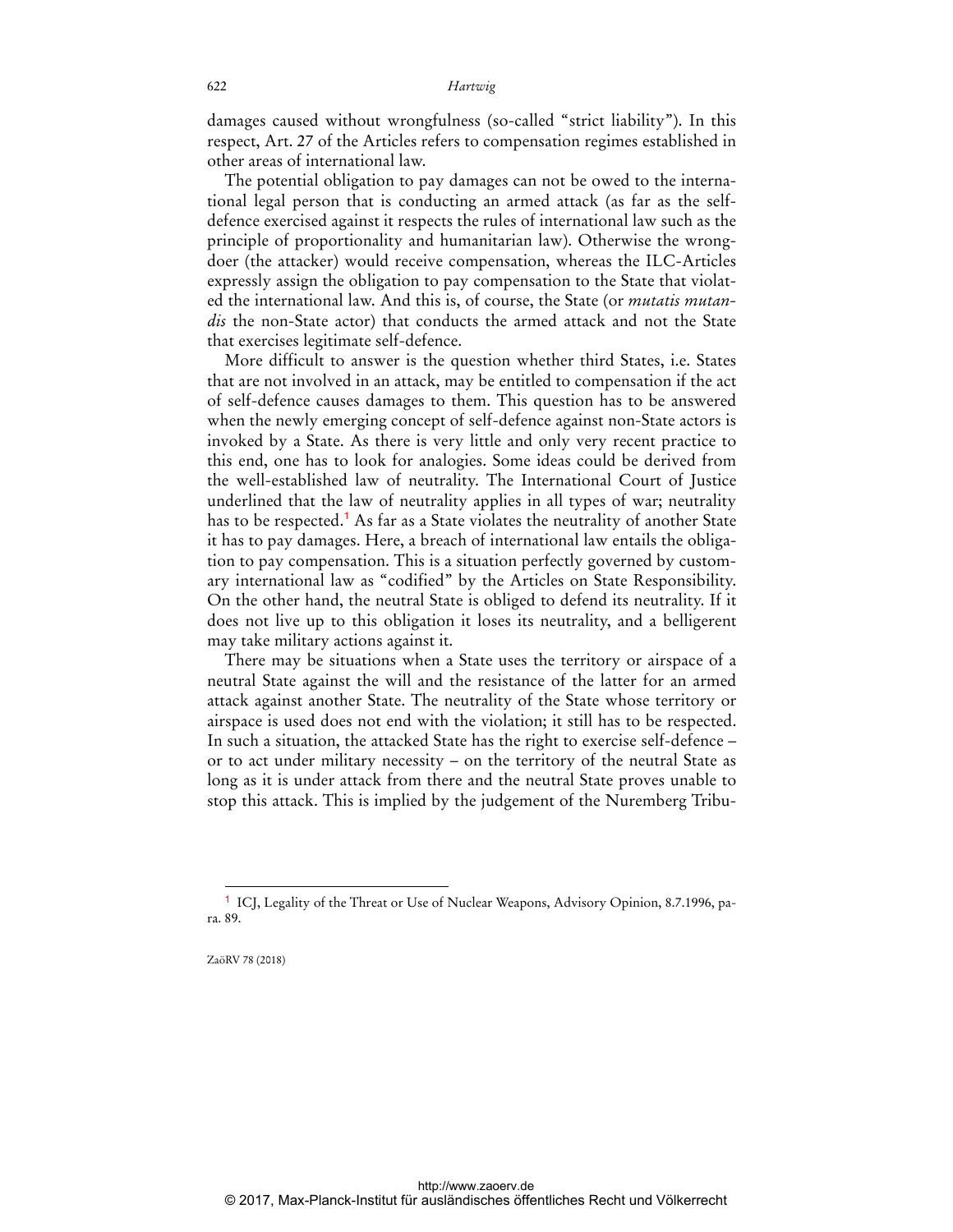nal dealing with the occupation of Norway by Germany in 1940.<sup>2</sup> It was also the underlying argument of the United Kingdom and the Soviet Union for the occupation of Iran during the Second World War.<sup>3</sup> The act of selfdefence may have a dual character, i.e. not illegal with regard to the attacking State as far as wrongfulness is excluded by the justifying circumstance, but at the same time an interference in the right of a third State.

The situation of self-defence implies the permission to strike back where the attack originates. However, it does not mean that the State exercising legitimate self-defence on the territory of a third State is exempt from the obligation to pay damages for the violation of the latter's neutrality. The USA bombed Swiss territory during the Second World War several times leaving open the question of wrongfulness; they paid compensation to Switzerland during and after the war.<sup>4</sup>

When in 1914 Germany trespassed Belgian territory (Belgium being a neutral State by that time), it argued with military necessity, thereby referred to a circumstance excluding responsibility and offered compensation to Belgium.<sup>5</sup> Even if the States did not always act according to this rule  $$ neither the United Kingdom nor the Soviet Union/the Russian Federation paid any compensation to Iran for the violation of its neutrality – general State practice seems to confirm a norm under customary law, which requires compensation to the third State even if the action as such was not wrongful.

A rule under international law to this end might also be found among the "general principles recognised by civilised nations". The provision on necessity of the German civil code is an example:

## Section 904 Necessity

 $\overline{a}$ 

"The owner of a thing is not entitled to prohibit the influence of another person on the thing if the influence is necessary to ward off a present danger and the imminent damage is disproportionately great in relation to the damage suffered

<sup>2</sup> International Military Tribunal, Judgement, 1.10.1946, in The Trial of the Major German War Criminals, Proceedings of the International Military Tribunal sitting at Nuremberg, Germany, part 22, 435.

<sup>3</sup> *R. A. Steuwart*, Sunrise at Abadan, The British and Soviet Invasion of Iran, 1941, 1988, 60; military necessity was also the justification for the occupation of neutral Iceland by the United Kingdom, *W. Gerald Downey*, Claims for Reparation and Damages Resulting from Violation of Neutral Rights, Law and Contemp. Probs. 16 (1951), 488 et seq.

<sup>4</sup> *W. Gerald Downey* (note 3), 490.

<sup>5</sup> Documents Diplomatiques 1914: La Guerre Européenne [Diplomatic Documents 1914: The European War] (Paris: Ministère des Affaires Ètrangères [Ministry of Foreign Affairs], 1914), 201, LCCN: <https://lccn.loc.gov>.